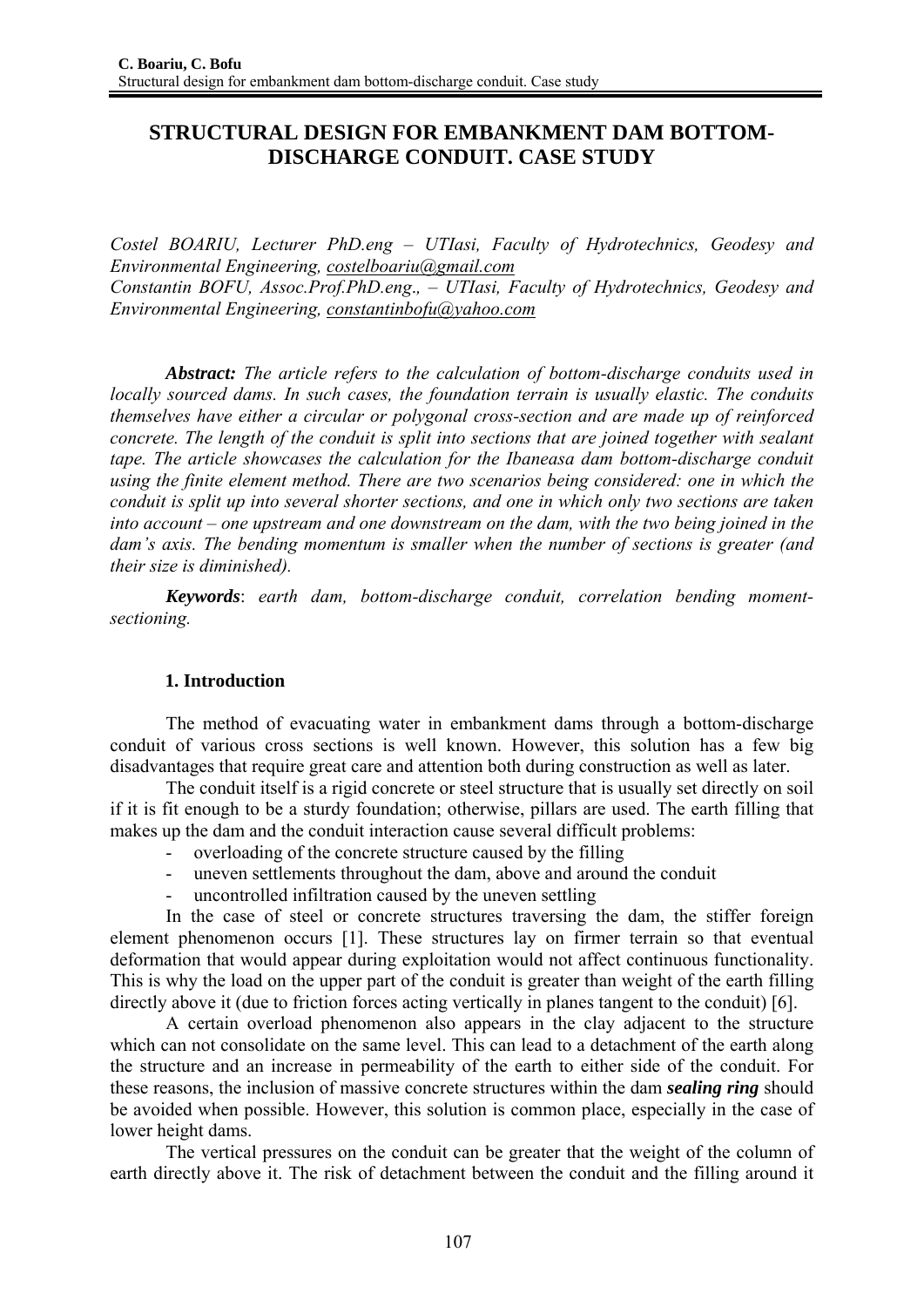(which leads to infiltration from the lake) can be reduced by the use of adequate geometries for the concrete structure as well as the use of special constructive measures regarding the *sealing ring***.** 

 Usually, the joints are sealed using rubber or plastic strips. If such systems are not in place, as it is in the case of work joints, high plasticity materials need to be used on the outside of the conduit to ensure water tightness.

#### **2. Evaluating the load caused by earth filling**

Further, Marston's results regarding the load from embankment filling are showcased:(fig.1)



Fig. 1. The vertical load that acts on the bottom discharge conduit

Total vertical load is [6]:  $P_v = C_e \gamma D_e^2$ , in which

$$
C_e = \frac{e^{2K\mu(H/D_e)} - 1}{2K\mu} \quad \text{sau} \tag{1}
$$

$$
C_e = \frac{e^{2K\mu(H_e/D_e)} - 1}{2K\mu} + \left(\frac{H}{D_e} - \frac{H_e}{D_e}\right) e^{2K\mu(H_e/D_e)}
$$
(2)

in which

 $K = tg^{2}(45^{\circ} - \varphi/2)$ , Rankine lateral earth pressure coefficient  $\mu$  = tg  $\varphi$ , ground friction coefficient  $H<sub>e</sub>$  = position of the plane of equal settlement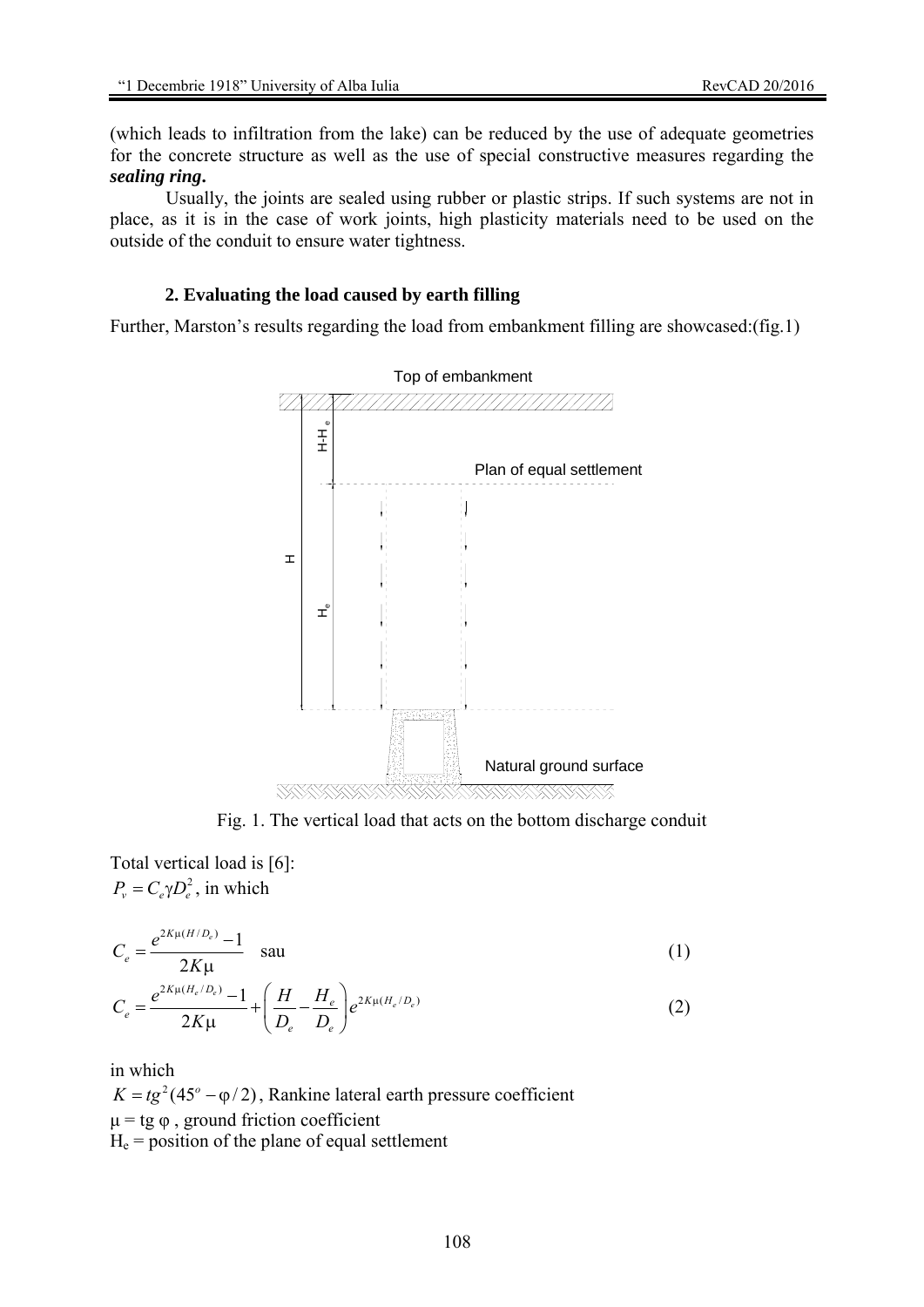Marston determined the existence of a horizontal plane above the pipe where the shearing forces are zero. This plane is called the *plane of equal settlement.* Above this plane, the interior and exterior prisms of soil settle equally.

 $D_e$  = exterior diameter of the conduit

Equation (1) works for  $H_e > H$  (plane of equal settlement is imaginary), while equation  $(2)$  works for H<sub>e</sub> $\leq$ H.

 The extra load (on top of the weight of the column of earth on top of the structure) depends on the friction forces that appear in the vertical planes tangent to the conduit. For example, for a clay damn with a filling thickness of 8m over a conduit 3.2m in width, the load given by the earth is (for each meter of conduit):

$$
P_{v1} = \gamma HD_e = 19.8.3.2 = 486 \text{ kN/m}
$$
  
 
$$
\gamma = 19 \text{ kN/m}^3; \text{ K} \mu = 0.13 \text{ [4]}
$$

 $H=5m$ ;  $D_e=1m$ 

According to Marston we have: (considering the plane of equal settlement on the surface  $H=H_e$ )

$$
C_e = \frac{e^{2 \cdot 0.13 \cdot 8/3,2} - 1}{2 \cdot 0.13} = 3.5
$$

 $P_{v2} = C_e \gamma D_e^2 = 3.5.19.3.2^2 = 680 \text{ kN/m}$ 

According to [4] the working equation to determine vertical pressure is:  $P_v = C_r \gamma H D_e$  in which

$$
C_r = \frac{e^{2K\mu \frac{H}{D_e}}}{2K\mu \frac{H}{D_e}}
$$
  
\n
$$
C_r = \frac{e^{2.0,13\frac{8}{3,2}} - 1}{2.0,13\frac{8}{3,2}} = 1.4
$$
\n(3)

therefore:

 $P_v=1.4.19.8.3.2=680$  kN/m

We therefore have an extra 40% load on the foundation underneath the conduit and a diminished load on the areas adjacent to the structure thus preventing them from settling on the same level. When the conduit is set directly on the ground, the load on the conduit is greater than around it, while if pillars are used as a foundation solution, the situation is reversed, with the load being greater around and near the conduit than underneath it. This unevenness in load leads to detachment of the ground from the rigid structure and to an increase in permeability in the area. In many cases problems like this have led to dams giving in and collapsing

## **3. Calculating the bottom discharge conduit at the Ibaneasa dam in Botosani County**

Due to the complex nature of the relationship between the concrete structure and the filling, the only way to accurately model this phenomenon is with finite element analysis[3].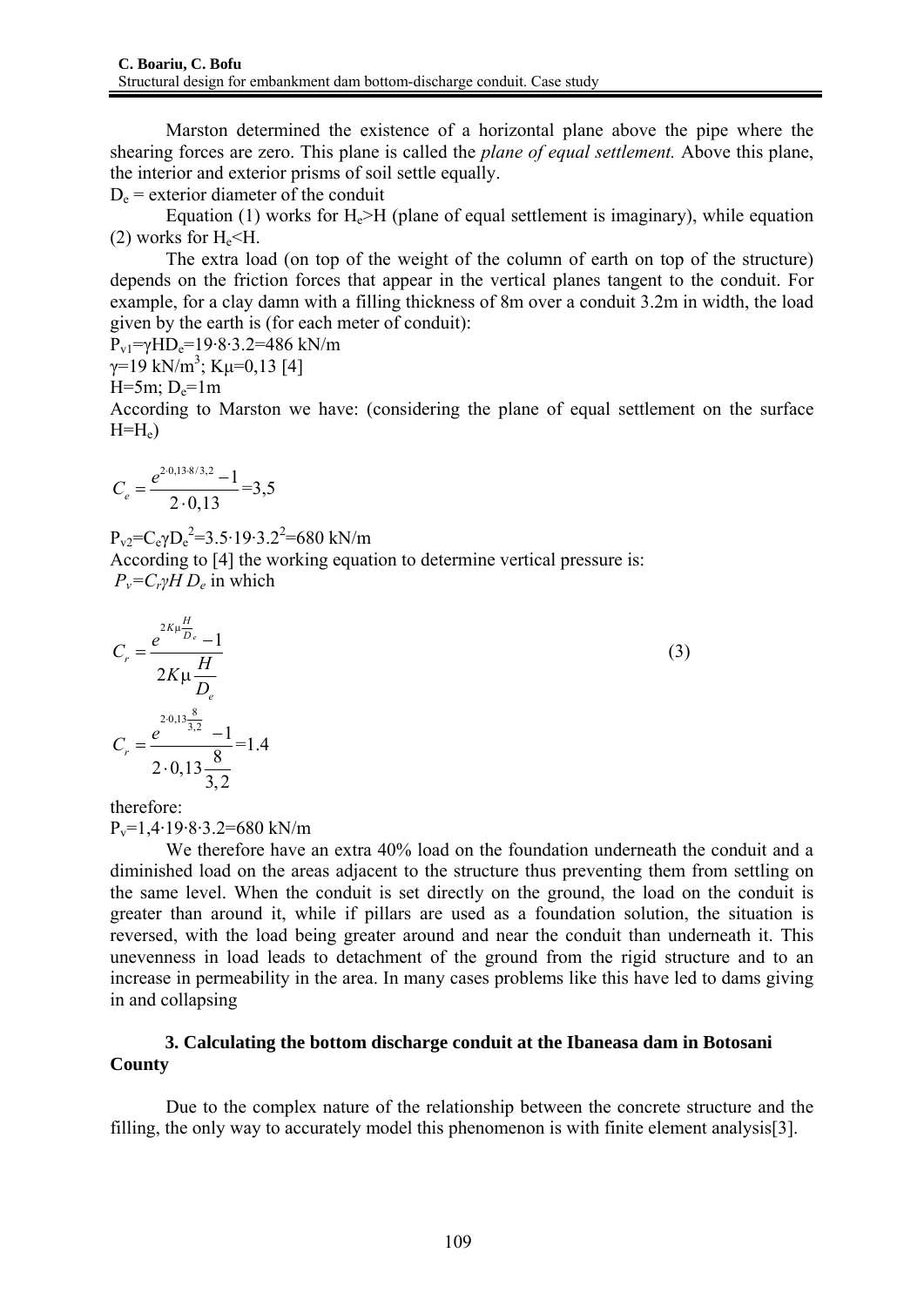The bottom discharge conduit is made up of 5 reinforced concrete sections, each 9m long, with a final 11m section downstream. There are 2.5cm joints between sections that have been sealed(fig. 2).

 The calculations will be done for one of the 9m segments. (fig. 3). This segment will be split into 6 finite elements of 1.5m each(fig.4). The ground reaction will be estimated using the Winkler model. Each node will be thought of as a spring with its elasticity determined by:  $k_s = B \cdot l \cdot k$  in which

 $B = 3.2$  m is the width of the conduit

*l* is the length of the finite element



Fig. 2. Dam section through the bottom discharge

 The marginal nodes will have the same coefficient of subgrade reaction as the other ones according to [2] (Bowles 1995)

Coefficient of subgrade reaction according to Vesić apud Bowles [2]

$$
k = 0,65 \sqrt[12]{\frac{E_p B^4}{E_b I_b}} \frac{E_p}{B(1 - \mu_p^2)}
$$
(4)

Ground parameters are (silty clay):  $E_p$ =35 MPa; μ<sub>p</sub>=0,35; γ<sub>p</sub>=19 kN/m<sup>3</sup> The conduit parameters are:

A=5.36 m<sup>2</sup>; I<sub>b</sub>=6.67 m<sup>4</sup>; E<sub>b</sub>=26 GPa (for C12/15)  
\n
$$
k = 0,65 \frac{1}{2} \frac{35 \cdot 3,2^4}{26000 \cdot 6,67 \cdot 3,2(1-0,35^2)} = 5875 \text{ kN/m}^3
$$

 $k_s$  = 3,2 · 1,5 · 5875 = 28.200 kN/m

In Romanian standards, the coefficient of subgrade reaction (Winkler) is: [7]

$$
k = k_m \frac{E_p}{\alpha (1 - \mu_p^2)}
$$
\n<sup>(5)</sup>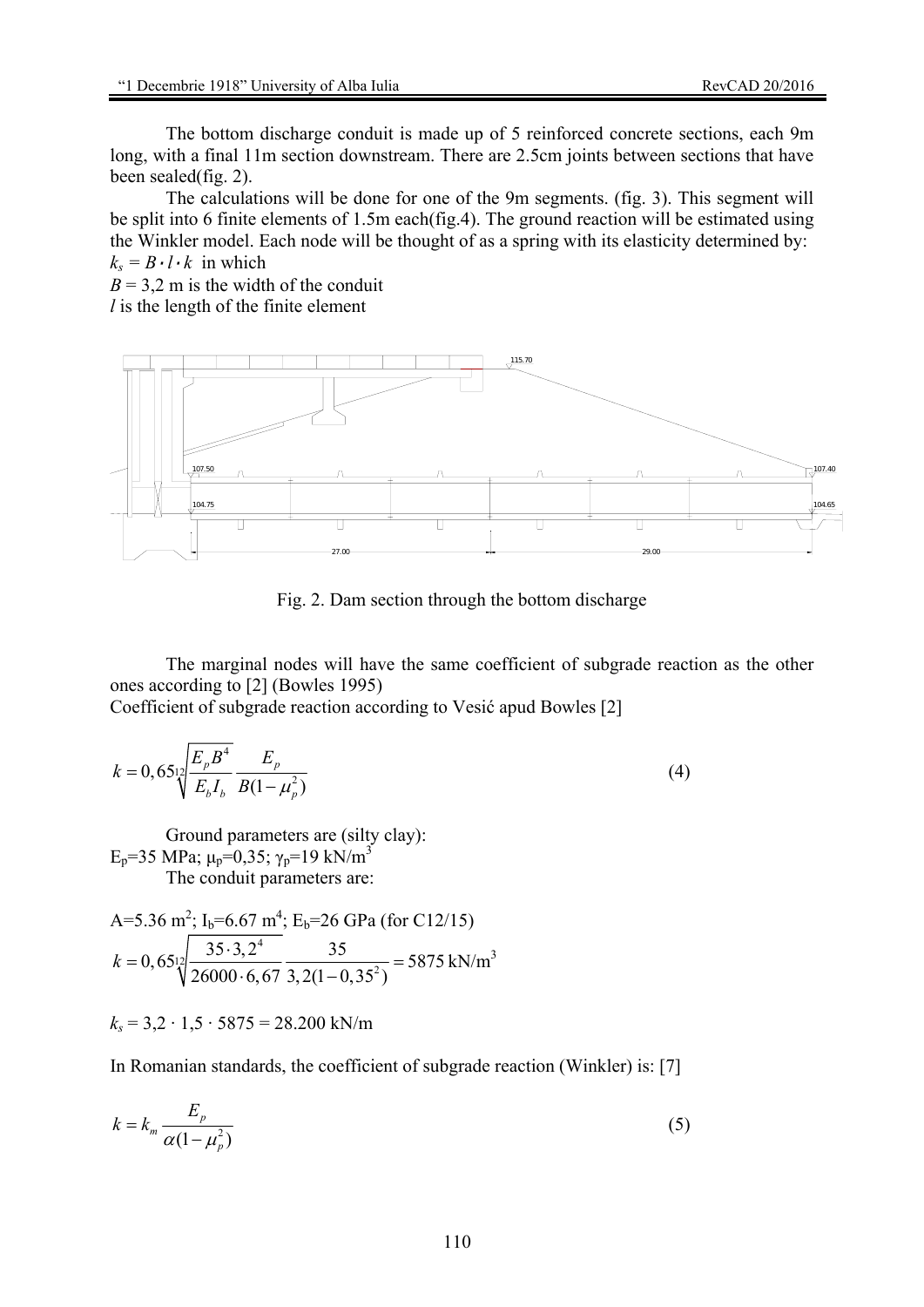$k_m=0,338$  (from the table K1 depends on  $\alpha$ )  $\alpha = L/B = 9/3, 2 = 2, 8$ 



Fig. 3 Cross and longitudinal section by bottom discharge (steel concrete)

therefore:

$$
k = 0,338 \frac{35000}{2,8(1 - 0,35^2)} = 4814 \text{ kN/m}^3
$$

The coefficient of subgrade reaction according to Bowles which simplifies the Vesić equation is:

$$
k \approx \frac{E_p}{B(1 - \mu_p^2)}\tag{6}
$$

With the ground parameters we have  $k = 12464$  kN/m<sup>3</sup>

 From (6) we have a coefficient of subgrade reaction over twice as big as in the first two equations (4) and (5). For further calculations we shall use the coefficient given by the Vesić equation.



Fig. 4 Structural model for first calculation scheme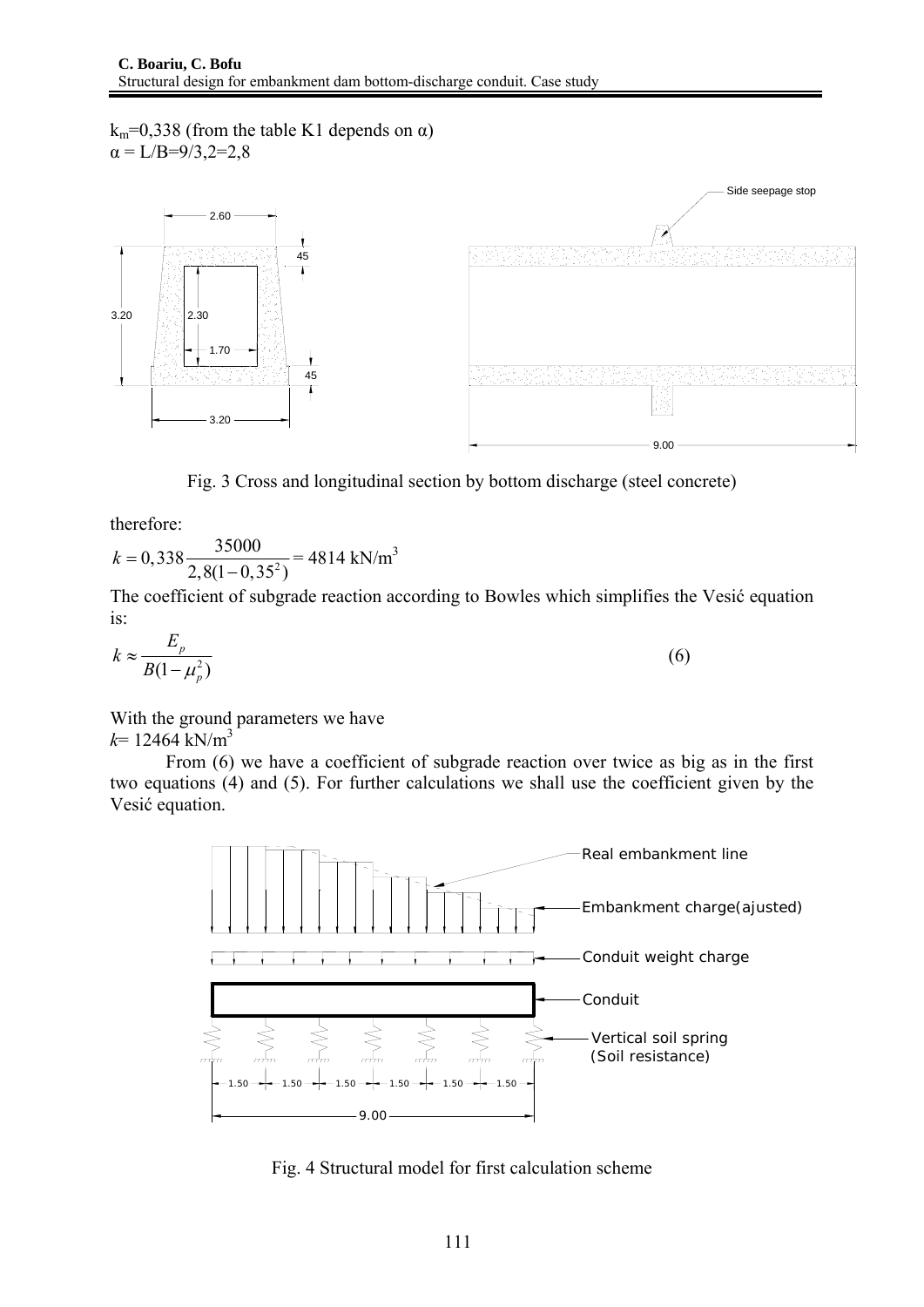### *Calculations done using Beam 2D*[9]

 The load on the conduit is made up of both its own weight as well as the weight of the ground above it. The gravitational load caused by the filling (*p=γh*) will be increased by 40% (due to the rigid foreign element phenomenon previously described).

 The conduit parameters are: A=5.36 m<sup>2</sup>; I<sub>b</sub>=6.67 m<sup>4</sup>; E<sub>b</sub>=26 GPa (for C12/15) The first calculation scheme is:(fig.  $5$ )



Fig. 5 Input data for Beam 2 first calculation model

Results:

Conduit deformation (a maximum of 37 cm in node 1; minimum 31 cm in node 7)



 The second calculation scheme considers the conduit as being made up of two segments joined together at the dam axis. The calculation is done for the downstream section:

Load scheme in Beam 2D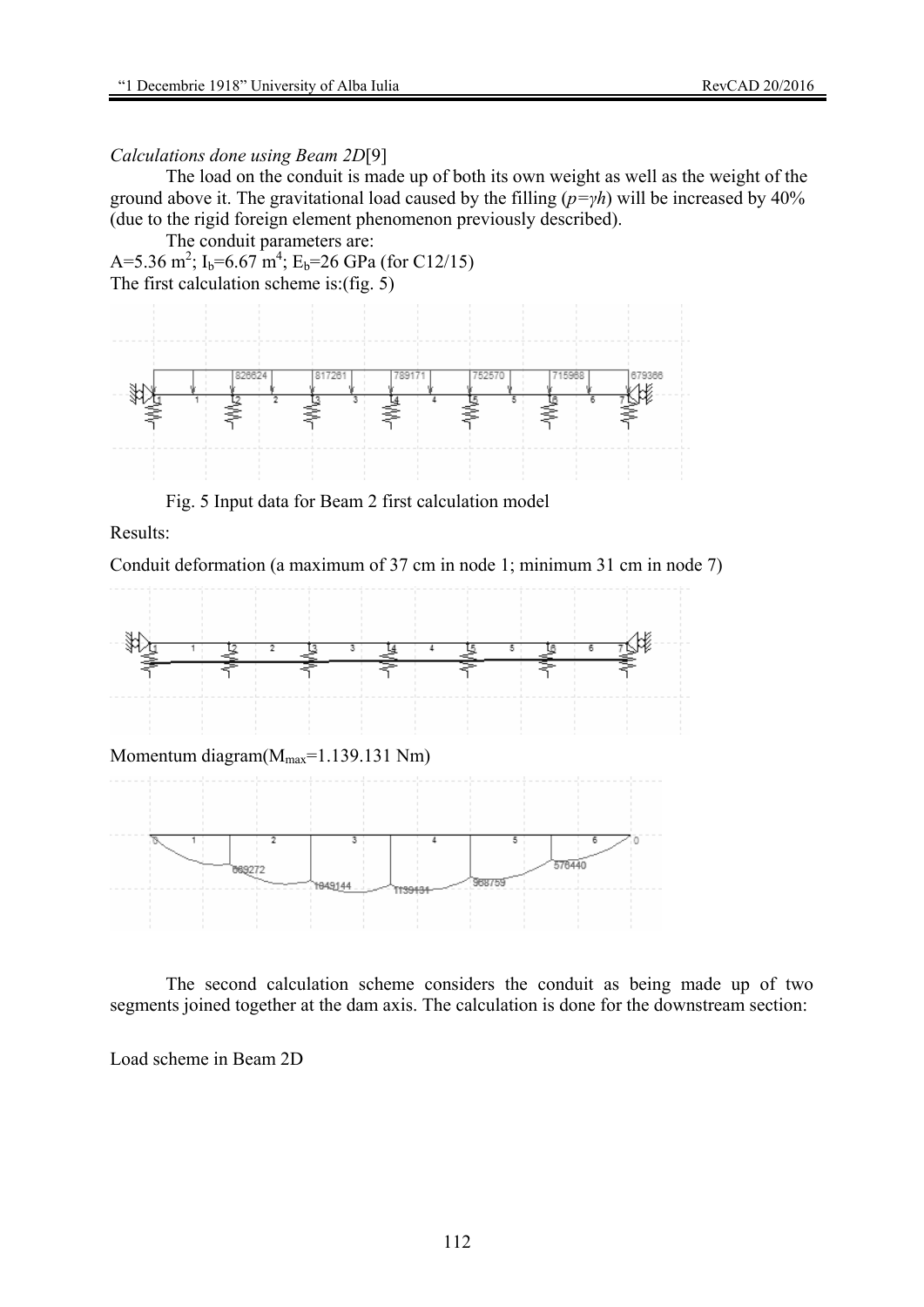

Fig. 6 Input data for Beam 2 second calculation model



Fig. 7. Structural model for second calculation scheme

Results:

Conduit deformation (maximum of 37 cm in node 1; minimum 10 cm in node 11)